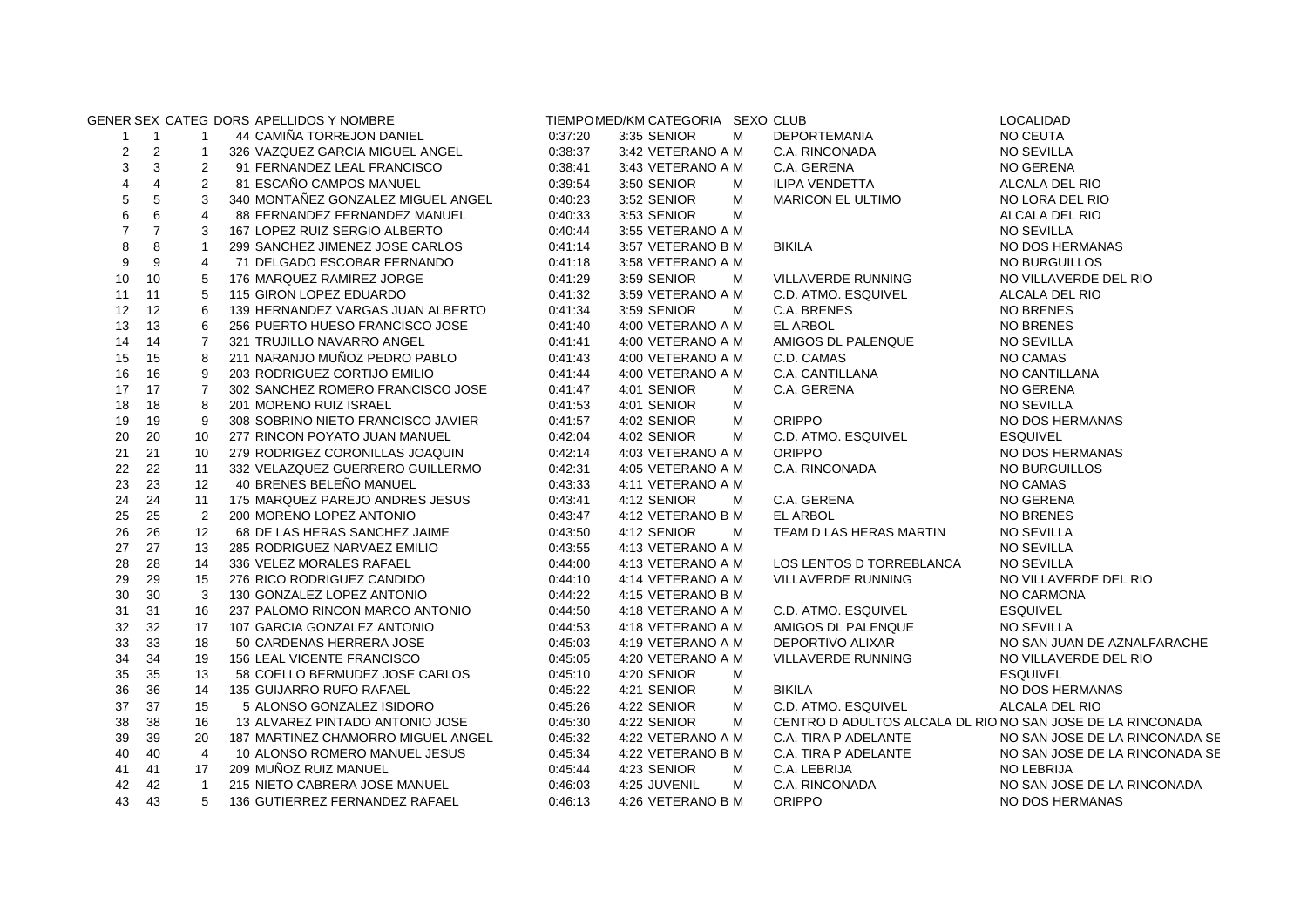| 44 | 44             | 21             | 16 ARELLANO GARCIA ANTONIO            | 0:46:15 | 4:26 VETERANO A M | <b>ORIPPO</b>            | NO DOS HERMANAS               |
|----|----------------|----------------|---------------------------------------|---------|-------------------|--------------------------|-------------------------------|
| 45 | 45             | 18             | 242 SANCHEZ MONTOYA DAVID             | 0:46:19 | 4:27 SENIOR<br>М  |                          |                               |
| 46 | 46             | 19             | 226 OÑATE FALCON FRANCISCO MANUEL     | 0:46:37 | 4:28 SENIOR<br>м  | C.D. ATMO. ESQUIVEL      | <b>ESQUIVEL</b>               |
| 47 | 47             | 20             | 31 BERNAL GUILLEN JUAN MANUEL         | 0:46:43 | 4:29 SENIOR<br>м  | C.D. ATMO. ESQUIVEL      | <b>ESQUIVEL</b>               |
| 48 | 48             | 21             | 337 VERA GALVEZ JUAN                  | 0:46:47 | 4:29 SENIOR<br>м  | C.D. ATMO. ESQUIVEL      | ALCALA DEL RIO                |
| 49 | 49             | 22             | 99 GALLARDO ANDRADE DANIEL            | 0:46:48 | 4:30 SENIOR<br>м  |                          | NO SAN JOSE DE LA RINCONADA   |
| 50 | 50             | 22             | 253 POYATO PRIETO SALVADOR            | 0:46:49 | 4:30 VETERANO A M | C.D. ATMO. ESQUIVEL      | <b>ESQUIVEL</b>               |
| 51 | 51             | 23             | 118 GOMEZ DE ANDRES MIGUEL ANDRES     | 0:46:57 | 4:30 VETERANO A M | LOS LENTOS D TORREBLANCA | NO SEVILLA                    |
| 52 | 52             | 23             | 284 RODRIGUEZ MOLINA MANUEL           | 0:47:02 | 4:31 SENIOR<br>м  | C.D. ATMO. ESQUIVEL      | <b>ESQUIVEL</b>               |
| 53 | 53             | 24             | 105 HUGO ALONSO MARCELO               | 0:47:10 | 4:32 SENIOR<br>м  | LOS LENTOS D TORREBLANCA |                               |
| 54 | 54             | 25             | 97 FRIAS PEREZ OSCAR                  | 0:47:34 | 4:34 SENIOR<br>м  | <b>MARICON EL ULTIMO</b> | NO SAN JOSE DE LA RINCONADA   |
| 55 | 55             | 26             | 166 LOPEZ RODRIGUEZ LUIS              | 0:47:58 | 4:36 SENIOR<br>м  | C.A. LEBRIJA             | <b>NO LEBRIJA</b>             |
| 56 | 56             | 27             | 183 MARTIN SOLIS ANTONIO MANUEL       | 0:48:12 | 4:38 SENIOR<br>М  |                          | NO VILLAVERDE DEL RIO         |
| 57 | 57             | 24             | 369 AGUERA GARCIA FERNANDO            | 0:48:18 | 4:38 VETERANO A M |                          | ALCALA DEL RIO                |
| 58 | 58             | 25             | 37 BORREGO GONZALEZ JOSE ANTONIO      | 0:48:24 | 4:39 VETERANO A M | <b>ORIPPO</b>            | NO DOS HERMANAS               |
| 59 | 59             | 28             | 141 HERNICA EXPOSITO DANIEL           | 0:48:30 | 4:39 SENIOR<br>M  | C.D. LAS AGUILAS         | <b>NO SEVILLA</b>             |
| 60 | 60             | 26             | 171 LUZURIAGA DOMINGUEZ VICTOR MANUEL | 0:48:33 | 4:40 VETERANO A M | LOS LENTOS D TORREBLANCA | <b>NO SEVILLA</b>             |
| 61 | 61             | 27             | 1 ACERO CALIANI JOSE                  | 0:48:47 | 4:41 VETERANO A M | <b>ROMEROS RUNNING</b>   | <b>NO SEVILLA</b>             |
| 62 | 62             | 28             | 334 VELEZ LOPEZ JOSE ANTONIO          | 0:48:48 | 4:41 VETERANO A M |                          | NO LA RINCONADA               |
| 63 | 63             | 29             | 12 ALVAREZ MARIN IGNACIO              | 0:48:50 | 4:41 SENIOR<br>M  | <b>RUNNERS DL CERRO</b>  | NO VALENCINA DE LA CONCEPCION |
| 64 | 64             | 29             | 100 GALLARDO BENITEZ FRANCISCO        | 0:48:55 | 4:42 VETERANO A M |                          | NO LA RINCONADA               |
| 65 | 65             | 30             | 80 ESCALATE CLARO JOSE MARIA          | 0:48:57 | 4:42 VETERANO A M | C.C. MUNIGUA             | NO VVA DEL RIO Y MINAS        |
| 66 | 66             | 31             | 258 QUINTERO SEGURA JOSE MARIA        | 0:48:59 | 4:42 VETERANO A M | C.D. ALCORNOQUE          | <b>NO SEVILLA</b>             |
| 67 | $\overline{1}$ | $\overline{1}$ | 257 PUERTO PEREZ PAQUI                | 0:49:02 | 4:42 VETERANA A F | <b>GAIA</b>              | NO CARMONA                    |
| 68 | 67             | 32             | 192 MARTOS ARANDA DIEGO               | 0:49:04 | 4:43 VETERANO A M | <b>MARICON EL ULTIMO</b> | NO SAN JOSE DE LA RINCONADA   |
| 69 | 68             | 33             | 297 SALGADO ESPINA CARLOS             | 0:49:05 | 4:43 VETERANO A M | EL ARBOL                 | <b>NO BRENES</b>              |
| 70 | 69             | 30             | 116 GIRON RUIZ JOSE MARIA             | 0:49:10 | 4:43 SENIOR<br>м  | C.D. ATMO. ESQUIVEL      | NO BURGUILLOS                 |
| 71 | 70             | 31             | 235 PALOMO RINCON JUAN MANUEL         | 0:49:13 | 4:43 SENIOR<br>М  | C.D. ATMO. ESQUIVEL      | NO VILLAVERDE DEL RIO         |
| 72 | 71             | 6              | 188 MARTINEZ MIRANDA JOAQUIN          | 0:49:24 | 4:45 VETERANO B M | C.D. ATMO. ESQUIVEL      | NO VILLAVERDE DEL RIO         |
| 73 | 72             | 34             | 146 JIMENEZ ANDRADES DAVID            | 0:49:52 | 4:47 VETERANO A M | AMIGOS DL PALENQUE       | <b>NO SEVILLA</b>             |
| 74 | -73            | 35             | 20 ARTEAGA RAMIREZ JOAQUIN            | 0:50:17 | 4:50 VETERANO A M | AMIGOS DL PALENQUE       | <b>NO SEVILLA</b>             |
| 75 | 74             | 2              | 184 MARTIN VELAZQUEZ HERMENEGILDO     | 0:50:32 | 4:51 JUVENIL<br>M |                          | ALCALA DEL RIO                |
| 76 | 75             | 36             | 328 VAZQUEZ REINA RAFAEL              | 0:50:42 | 4:52 VETERANO A M |                          | <b>NO SEVILLA</b>             |
| 77 | 76             | 37             | 48 CAÑAL TALAVERON ENRIQUE            | 0:50:47 | 4:52 VETERANO A M | C.D. CASILLEGAMOS        | <b>NO SEVILLA</b>             |
| 78 | 77             | 38             | 262 RAMOS PUERTO FRANCISCO JAVIER     | 0:50:47 | 4:52 VETERANO A M | C.D. CASILLEGAMOS        | NO VISO DEL ALCOR             |
| 79 | 78             | 39             | <b>197 MORALES GIL ISRAEL</b>         | 0:50:49 | 4:53 VETERANO A M | C.A. CANTILLANA          | NO CANTILLANA                 |
| 80 | 79             | 32             | 73 DIAZ PEREZ FRANCISCO JOSE          | 0:50:52 | 4:53 SENIOR<br>м  | LOS LENTOS D TORREBLANCA | ALCALA DEL RIO                |
| 81 | 2              | $\mathbf{1}$   | <b>42 CABRERA TINAJERO ISABEL</b>     | 0:50:55 | 4:53 VETERANA B F |                          | NO LA RINCONADA               |
| 82 | 3              | $\mathbf{1}$   | 113 GIJON LOPEZ MARIA DEL CARMEN      | 0:50:57 | F<br>4:53 SENIOR  | TEAM D LAS HERAS MARTIN  | NO ALCALA DE GUADAIRA         |
| 83 | 80             | 33             | 19 ARIAS REYES PEDRO                  | 0:51:05 | 4:54 SENIOR<br>M  | AMIGOS DL PALENQUE       | <b>NO SEVILLA</b>             |
| 84 | 81             | $\overline{7}$ | 219 OCAÑA ESPINA FRANCISCO            | 0:51:11 | 4:55 VETERANO B M | <b>EL ARBOL</b>          | <b>NO BRENES</b>              |
| 85 | 82             | 8              | 26 BALSERA GOMEZ MANUEL               | 0:51:17 | 4:55 VETERANO B M | C.D. ATMO. ESQUIVEL      | ALCALA DEL RIO                |
| 86 | 83             | 34             | 33 BLANCO JIMENEZ ANDRES AVELINO      | 0:51:25 | 4:56 SENIOR<br>M  |                          | <b>NO SEVILLA</b>             |
| 87 | 84             | 40             | 106 GARCIA DELGADO FRANCISCO JOSE     | 0:51:26 | 4:56 VETERANO A M | C.D. ATMO. ESQUIVEL      | ALCALA DEL RIO                |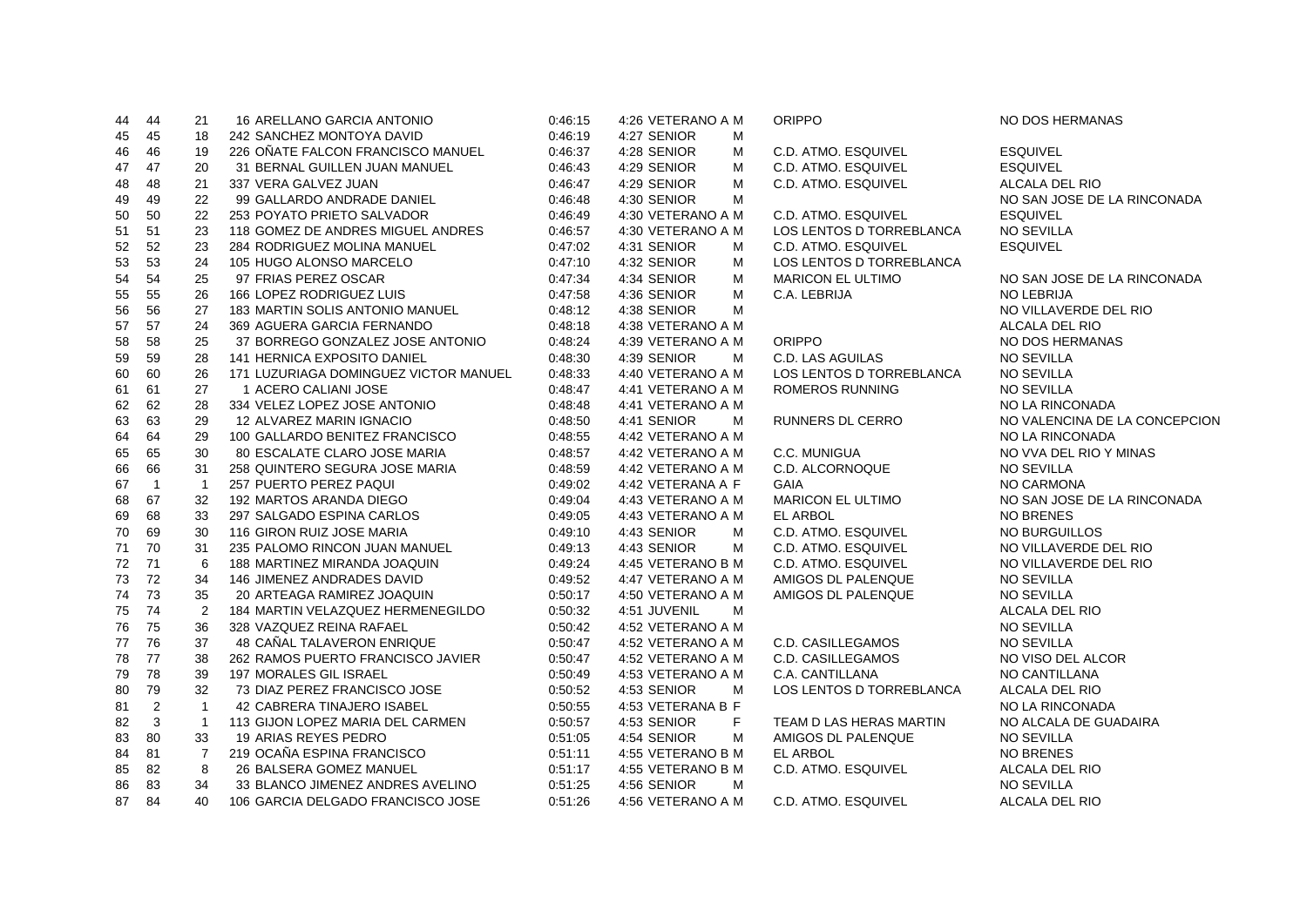| 88      | 85             | 41 | 210 NAJAS GONZALEZ ENRIQUE          | 0.51.35 | 4:57 VETERANO A M | <b>CCRD FERROVIARIO</b>                     | <b>NO SEVILLA</b>              |
|---------|----------------|----|-------------------------------------|---------|-------------------|---------------------------------------------|--------------------------------|
| 89      | 86             | 35 | 70 DE PINA RODRIGUEZ NELSON         | 0:51:36 | 4:57 SENIOR<br>M  |                                             | NO SAN JOSE DE LA RINCONADA    |
| 90      | 87             | 42 | 315 TIRADO CORTES DAVID             | 0.51.46 | 4:58 VETERANO A M | C.A. RINCONADA                              | NO SAN JOSE DE LA RINCONADA    |
| 91      | 88             | 36 | 306 SOBA PEREZ JOSE IGNACIO         | 0.51.48 | 4:58 SENIOR<br>M  |                                             | NO SAN JOSE DE LA RINCONADA    |
| 92      | 89             | 43 | 140 HERNANDO ANDREU JOSE LUIS       | 0:51:50 | 4:59 VETERANO A M | LOS LENTOS D TORREBLANCA                    | <b>NO SEVILLA</b>              |
| 93      | 90             | 9  | 291 RONDAN RODRIGUEZ FERNANDO       | 0:51:54 | 4:59 VETERANO B M |                                             | NO BURGUILLOS                  |
| 94      | $\overline{4}$ | 2  | 154 JURADO BENITEZ MARIA DEL CARMEN | 0:51:57 | 4:59 VETERANA B F | <b>BIKILA</b>                               | NO DOS HERMANAS                |
| 95      | 91             | 44 | 250 PONCE RODRIGUEZ JOSE LUIS       | 0:51:59 | 4:59 VETERANO A M | <b>ORIPPO</b>                               | NO DOS HERMANAS                |
| 96      | 92             | 45 | 35 BONILLA RODRIGUEZ JOSE MARIA     | 0.51.59 | 4:59 VETERANO A M | C.D. ATMO. ESQUIVEL                         | ALCALA DEL RIO                 |
| 97      | 93             | 46 | 189 MARTINEZ MIRANDA ANTONIO        | 0:52:13 | 5:01 VETERANO A M | C.D. ATMO. ESQUIVEL                         | NO VILLAVERDE DEL RIO          |
| 98      | 5              | 2  | 49 CAÑETE REINA MAYTE               | 0:52:23 | 5:02 VETERANA A F | <b>MARICON EL ULTIMO</b>                    | <b>NO SEVILLA</b>              |
| 99      | 94             | 47 | 319 TORRES SUAREZ JUAN CARLOS       | 0:52:26 | 5:02 VETERANO A M | <b>GORDITOS D LA COMETA BLANCA</b>          | NO ALCALA DE GAUDAIRA          |
| 100     | 6              | 2  | <b>84 ESPEJO TRISTAN MARIA JOSE</b> | 0:52:35 | 5:03 SENIOR<br>F. | C.A. CUATRO CAMINOS (LA ALGABA NO LA ALGABA |                                |
| 101     | 95             | 48 | 225 OÑATE FALCON EDUARDO            | 0:52:44 | 5:04 VETERANO A M | C.D. ATMO. ESQUIVEL                         | <b>ESQUIVEL</b>                |
| 102     | 96             | 49 | 29 BAYA AYLAGAS OSCAR               | 0:52:45 | 5:04 VETERANO A M |                                             | NO SAN JUAN DE AZNALFARACHE    |
| 103     | 97             | 10 | 98 GAITAN BERROCAL ANTONIO          | 0:52:53 | 5:05 VETERANO B M | <b>ORIPPO</b>                               | NO DOS HERMANAS                |
| 104     | 98             | 50 | 45 BORRERO VEGA JUAN                | 0:52:54 | 5:05 VETERANO A M |                                             | <b>NO SEVILLA</b>              |
| 105     | $\overline{7}$ | 3  | 95 FLORIDO GARCIA MARIA ISABEL      | 0.52.56 | 5:05 VETERANA B F | <b>ORIPPO</b>                               | NO DOS HERMANAS                |
| 106     | 99             | 11 | <b>86 FALCON FALCON BENITO</b>      | 0:52:58 | 5:05 VETERANO B M | C.D. ATMO. ESQUIVEL                         | <b>ESQUIVEL</b>                |
| 107 100 |                | 12 | 164 LOPEZ PEREZ JOSE MANUEL         | 0:53:00 | 5:05 VETERANO B M |                                             | NO MAIRENA DEL ALJARAFE        |
| 108 101 |                | 51 | 55 CASTAÑEDA ROALES JOSE ANTONIO    | 0:53:03 | 5:06 VETERANO A M | LOS ROMPECRONOS                             | NO SAN JOSE DE LA RINCONADA    |
| 109 102 |                | 52 | 310 SUARES JIMENEZ JOAQUIN          | 0:53:14 | 5:07 VETERANO A M |                                             | ALCALA DEL RIO                 |
| 110 103 |                | 53 | 65 DALESSIO PAOLO                   | 0:53:30 | 5:08 VETERANO A M | C.D. ATMO. ESQUIVEL                         | ALCALA DEL RIO                 |
| 111 104 |                | 54 | 317 TORRE HARO PEDRO ALEJANDRO      | 0:53:40 | 5:09 VETERANO A M | C.C. MUNIGUA                                | NO VVA DEL RIO Y MINAS         |
| 112 105 |                | 37 | 182 MARTIN SANTOS JESUS             | 0:53:45 | 5:10 SENIOR<br>м  |                                             | NO VILLAVERDE DEL RIO          |
| 113     | 8              | 3  | 153 JURADO BENITEZ PAQUI            | 0:53:49 | 5:10 VETERANA A F | <b>ORIPPO</b>                               | NO DOS HERMANAS                |
| 114 106 |                | 38 | 267 DIAZ LEDESMA MIGUEL             | 0:53:50 | 5:10 SENIOR<br>м  |                                             |                                |
| 115 107 |                | 39 | 63 COTRINO RODRIGUEZ MIGUEL ANGEL   | 0:53:52 | 5:10 SENIOR<br>M  | C.D. ALCORNOQUE                             | <b>NO SEVILLA</b>              |
| 116 108 |                | 13 | 32 BLANCO DE LA ROSA ANTONIO        | 0:54:04 | 5:11 VETERANO B M |                                             | NO CASTILLEJA DE GUZMAN        |
| 117     | 9              | 3  | 6 ALONSO GUERRA ALICIA              | 0.54:08 | 5:12 SENIOR<br>F. | C.A. TIRA P ADELANTE                        | NO SAN JOSE DE LA RINCONADA SE |
| 118 109 |                | 40 | 318 TORRES SERRANO MIGUEL ANGEL     | 0:54:17 | 5:13 SENIOR<br>м  | LOS INSEPARABLES                            | NO LA RINCONADA                |
| 119 110 |                | 55 | 109 GARCIA JODAR FERNANDO           | 0:54:19 | 5:13 VETERANO A M |                                             | NO SAN JOSE DE LA RINCONADA    |
| 120 10  |                | 4  | 323 VALLE GARCIA GLORIA             | 0:54:27 | 5:14 VETERANA A F | C.A. CANTILLANA                             | NO CANTILLANA                  |
| 121 111 |                | 41 | 119 GOMEZ LOPEZ JORDI               | 0:54:29 | 5:14 SENIOR<br>M  | C.A. CANTILLANA                             | NO CANTILLANA                  |
| 122 112 |                | 56 | 324 VALLE GARCIA PEDRO              | 0:54:29 | 5:14 VETERANO A M | C.A. CANTILLANA                             | NO CANTILLANA                  |
| 123 113 |                | 42 | 168 LOPEZ VAZQUEZ FRANCISCO JOSE    | 0.54.37 | 5:15 SENIOR<br>M  |                                             | NO PUEBLA DE GUZMAN            |
|         | 124 114        | 43 | 224 OLMEDO GUISADO CARLOS           | 0.54.39 | 5:15 SENIOR<br>м  | C.D. ATMO. ESQUIVEL                         | ALCALA DEL RIO                 |
| 125 115 |                | 14 | <b>151 JIMENEZ TORRES TOMAS</b>     | 0:54:41 | 5:15 VETERANO B M | C.D. ATMO. ESQUIVEL                         | NO VILLAVERDE DEL RIO          |
|         | 126 116        | 57 | 85 ESTEVEZ PARRILLA JUAN            | 0:54:42 | 5:15 VETERANO A M | C.D. ATMO. ESQUIVEL                         | NO SAN JOSE DE LA RINCONADA    |
|         | 127 117        | 15 | 282 RODRIGUEZ DIAZ JOSE             | 0:54:53 | 5:16 VETERANO B M | C.D. ATMO. ESQUIVEL                         | ALCALA DEL RIO                 |
| 128 118 |                | 16 | 92 FERNANDEZ PEREZ MANUEL           | 0.54:54 | 5:16 VETERANO B M | C.D. ATMO. ESQUIVEL                         | ALCALA DEL RIO                 |
| 129 119 |                | 58 | 28 BARRASA MARTINEZ ANTONIO         | 0:55:02 | 5:17 VETERANO A M |                                             | NO LA RINCONADA                |
| 130 120 |                | 59 | 223 OLIVERA ALVARADO MODESTO        | 0:55:08 | 5:18 VETERANO A M | <b>MARICON EL ULTIMO</b>                    | <b>NO SEVILLA</b>              |
| 131 121 |                | 60 | 249 POLO FERNANDEZ RAMON            | 0:55:11 | 5:18 VETERANO A M | LOS ROMPECRONOS                             | NO SAN JOSE DE LA RINCONADA    |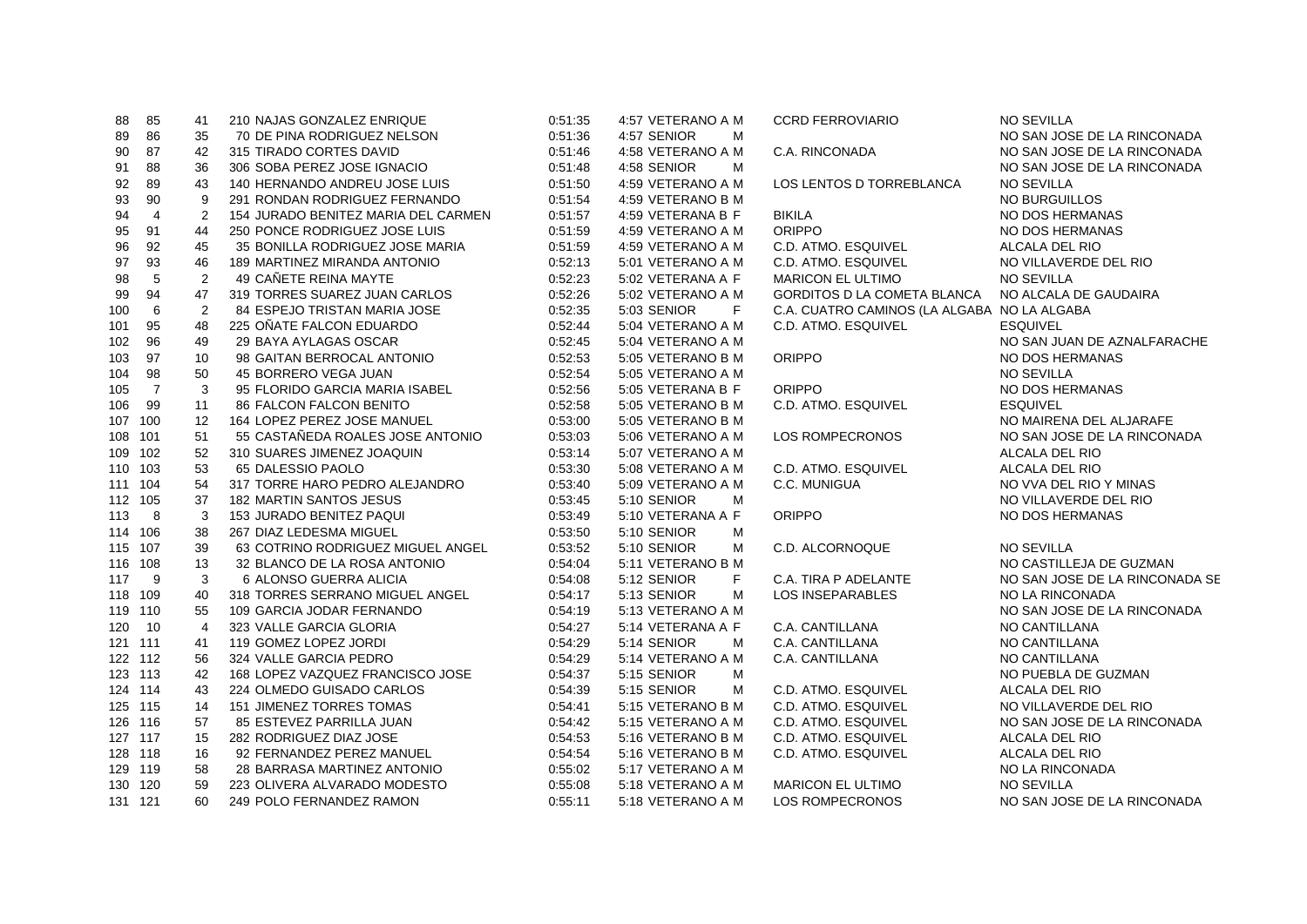| 132 11  |         | 5  | 110 GARCIA RIVAS LAURA                             | 0:55:15 | 5:18 VETERANA A F | C.D. ATMO. ESQUIVEL      | ALCALA DEL RIO                 |
|---------|---------|----|----------------------------------------------------|---------|-------------------|--------------------------|--------------------------------|
| 133 12  |         | 4  | 3 ALIJO ALVAREZ MARIA DEL CARMEN                   | 0:55:16 | 5:18 SENIOR<br>F  | C.D. ATMO. ESQUIVEL      | NO VILLAVERDE DEL RIO          |
|         | 134 122 | 17 | 173 MAQUEDA CABRERA MATEO                          | 0:55:20 | 5:19 VETERANO B M | C.D. ATMO. ESQUIVEL      | <b>ESQUIVEL</b>                |
| 135 123 |         | 44 | 314 TENA PALACIOS JOSE ANGEL                       | 0:55:22 | 5:19 SENIOR<br>M  |                          | NO SAN JOSE DE LA RINCONADA    |
| 136 124 |         | 61 | 11 ALVAREZ GOMEZ JOSE MARIA                        | 0:55:28 | 5:20 VETERANO A M | ROMEROS RUNNING          | NO SANLUCAR LA MAYOR           |
| 137 125 |         | 18 | 89 FERNANDEZ FORTALEZA SATURNINO                   | 0:55:29 | 5:20 VETERANO B M | C.D. LAS AGUILAS         | <b>NO SEVILLA</b>              |
| 138 126 |         | 62 | 278 RIONEGRO DIAZ JOSE                             | 0:55:32 | 5:20 VETERANO A M | <b>ROMEROS RUNNING</b>   | NO SEVILLA                     |
| 139 127 |         | 45 | 67 DE LA TORRE LOPEZ VICTOR                        | 0:55:44 | 5:21 SENIOR<br>M  | C.D. ATMO. ESQUIVEL      | ALCALA DEL RIO                 |
| 140 128 |         | 46 | 178 MARTIN CALADO RAFAEL                           | 0:56:05 | 5:23 SENIOR<br>M  | C.D. ATMO. ESQUIVEL      | NO VILLAVERDE DEL RIO          |
| 141 129 |         | 63 | 273 REYES MOLINA FRANCISCO                         | 0:56:33 | 5:26 VETERANO A M | <b>ORIPPO</b>            | NO DOS HERMANAS                |
| 142 13  |         | 6  | 268 REHAT MARIETTA                                 | 0:56:47 | 5:27 VETERANA A F | C.D. CASILLEGAMOS        | <b>NO SEVILLA</b>              |
| 143 130 |         | 64 | 338 ZAMORA DEL RIO FERNANDO                        | 0:56:49 | 5:27 VETERANO A M | C.D. CASILLEGAMOS        | NO SEVILLA                     |
| 144 14  |         | -5 | <b>155 LAURE CHAYVIALLE</b>                        | 0:56:54 | 5:28 SENIOR<br>F  |                          | NO PARIS                       |
| 145 131 |         | 65 | 66 DE LA LASTRA BALLESTEROS FELIPE EDUARD( 0:56:58 |         | 5:28 VETERANO A M |                          | NO BURGUILLOS                  |
| 146 132 |         | 66 | 129 GONZALEZ LIRA FRANCISCO                        | 0:57:18 | 5:30 VETERANO A M | C.A. RINCONADA           | NO LA RINCONADA                |
| 147 15  |         | 7  | 138 HERNANDEZ MUÑIZ MARIA CRUZ                     | 0:57:29 | 5:31 VETERANA A F |                          | <b>NO SEVILLA</b>              |
| 148 133 |         | 19 | 191 MARTINEZ ROMERA MIGUEL                         | 0:57:31 | 5:31 VETERANO B M | C.A. TIRA P ADELANTE     | NO SAN JOSE DE LA RINCONADA SE |
| 149 134 |         | 47 | 179 MARTIN GARRIDO ISAAC                           | 0:58:12 | 5:35 SENIOR<br>M  | TEAM D LAS HERAS MARTIN  | <b>NO SEVILLA</b>              |
| 150 16  |         | 6  | 23 BAENA ANDUJAR VIRGINIA                          | 0:58:15 | F<br>5:36 SENIOR  | LOS INSEPARABLES         | NO LA RINCONADA                |
| 151 135 |         | 67 | 93 FERNANDEZ RICO JESUS RAMON                      | 0:58:18 | 5:36 VETERANO A M |                          | <b>NO SEVILLA</b>              |
| 152 136 |         | 20 | 142 HERRERO MARTINEZ ANTONIO                       | 0:58:22 | 5:36 VETERANO B M | EL ARBOL                 | <b>NO BRENES</b>               |
| 153 137 |         | 21 | 108 GARCIA JIMENEZ MANUEL                          | 0:58:25 | 5:37 VETERANO B M |                          | NO SAN JOSE DE LA RINCONADA    |
| 154 138 |         | 68 | 52 CARPIO RUIZ FRANCISCO JAVIER                    | 0:59:17 | 5:42 VETERANO A M | C.A. CANTILLANA          | NO CANTILLANA                  |
| 155 139 |         | 48 | 38 BOURGOIN CHRISTOPHE                             | 0:59:27 | 5:42 SENIOR<br>M  |                          | NO TOMARES                     |
| 156 140 |         | 22 | 122 GOMEZ VIDAL MIGUEL ANGEL                       | 0:59:39 | 5:44 VETERANO B M |                          | NO SEVILLA                     |
| 157 17  |         | 8  | 194 MERINO CUENDEZ MERCEDES                        | 0:59:43 | 5:44 VETERANA A F | C.A. RINCONADA           | <b>NO SEVILLA</b>              |
| 158 141 |         | 49 | 234 PADILLA NAVARRO SERGIO                         | 0:59:47 | 5:44 SENIOR<br>M  |                          | NO LA RINCONADA                |
| 159 142 |         | 23 | 196 MERINO MENDEZ MIGUEL ANGEL                     | 0:59:51 | 5:45 VETERANO B M | <b>MARICON EL ULTIMO</b> | NO MAIRENA DEL ALJARAFE        |
| 160 143 |         | 50 | 157 LEON BLANCO RAFAEL                             | 0:59:52 | 5:45 SENIOR<br>M  | <b>MARICON EL ULTIMO</b> | NO ALBAIDA DEL ALJARAFE        |
| 161 144 |         | 24 | 195 MERINO MENDEZ ARTURO MARIO                     | 0:59:53 | 5:45 VETERANO B M | <b>MARICON EL ULTIMO</b> | NO MAIRENA DEL ALJARAFE        |
| 162 145 |         | 25 | 18 ARIAS CONTRERAS PEDRO                           | 0:59:56 | 5:45 VETERANO B M | AMIGOS DL PALENQUE       | <b>NO SEVILLA</b>              |
| 163 146 |         | 26 | 14 ALVAREZ RUIZ NICOLAS                            | 1:00:30 | 5:49 VETERANO B M | AMIGOS DL PALENQUE       | NO SEVILLA                     |
| 164 147 |         | 51 | 22 AZMAN BRAHIM TAWALU                             | 1:00:54 | 5:51 SENIOR<br>M  |                          | NO BURGUILLOS                  |
| 165 148 |         | 3  | 245 PEREZ AGUILAR JESUS                            | 1:00:56 | 5:51 JUVENIL<br>м | C.D. ALCORNOQUE          | NO SEVILLA                     |
| 166 149 |         | 27 | 78 DURAN MUÑOZ ANTONIO                             | 1:01:15 | 5:53 VETERANO B M |                          | NO SEVILLA                     |
| 167 150 |         | 69 | 202 MUNOZ ALONSO DAVID                             | 1:01:21 | 5:53 VETERANO A M | C.D. CASILLEGAMOS        | <b>NO SEVILLA</b>              |
| 168 18  |         | 9  | 290 ROMERO GIL MERCEDES                            | 1:01:30 | 5:54 VETERANA A F |                          | NO RINCONADA                   |
| 169 151 |         | 70 | 74 DIEZ GARCIA FCO. MANUEL                         | 1:01:47 | 5:56 VETERANO A M |                          | <b>NO SEVILLA</b>              |
| 170     | 19      | 10 | 127 GONZALEZ ESTEBAN CELIA                         | 1:02:05 | 5:58 VETERANA A F |                          | NO LA RINCONADA                |
| 171     | 20      | 11 | 126 GONZALEZ ESTEBAN SILVIA                        | 1:02:07 | 5:58 VETERANA A F |                          | NO LA RINCONADA                |
| 172 21  |         | 4  | 61 CONTRERAS SALAZAR TOÑI                          | 1:02:18 | 5:59 VETERANA B F | C.D. CASILLEGAMOS        | NO SEVILLA                     |
| 173 152 |         | 28 | 296 RUIZ PEREZ FRANCISCO                           | 1:02:35 | 6:01 VETERANO B M | C.D. CASILLEGAMOS        | <b>NO SEVILLA</b>              |
|         | 174 22  | 12 | 15 ANGORRILLA CASTAÑO MARIA ISABEL                 | 1:02:56 | 6:03 VETERANA A F | LOS NIÑOS DL BARRIO      | NO LA RINCONADA                |
| 175 153 |         | 52 | 214 NAVARRO FLORES JOSE DAVID                      | 1:02:57 | 6:03 SENIOR<br>м  | LOS NIÑOS DL BARRIO      | NO LA RINCONADA                |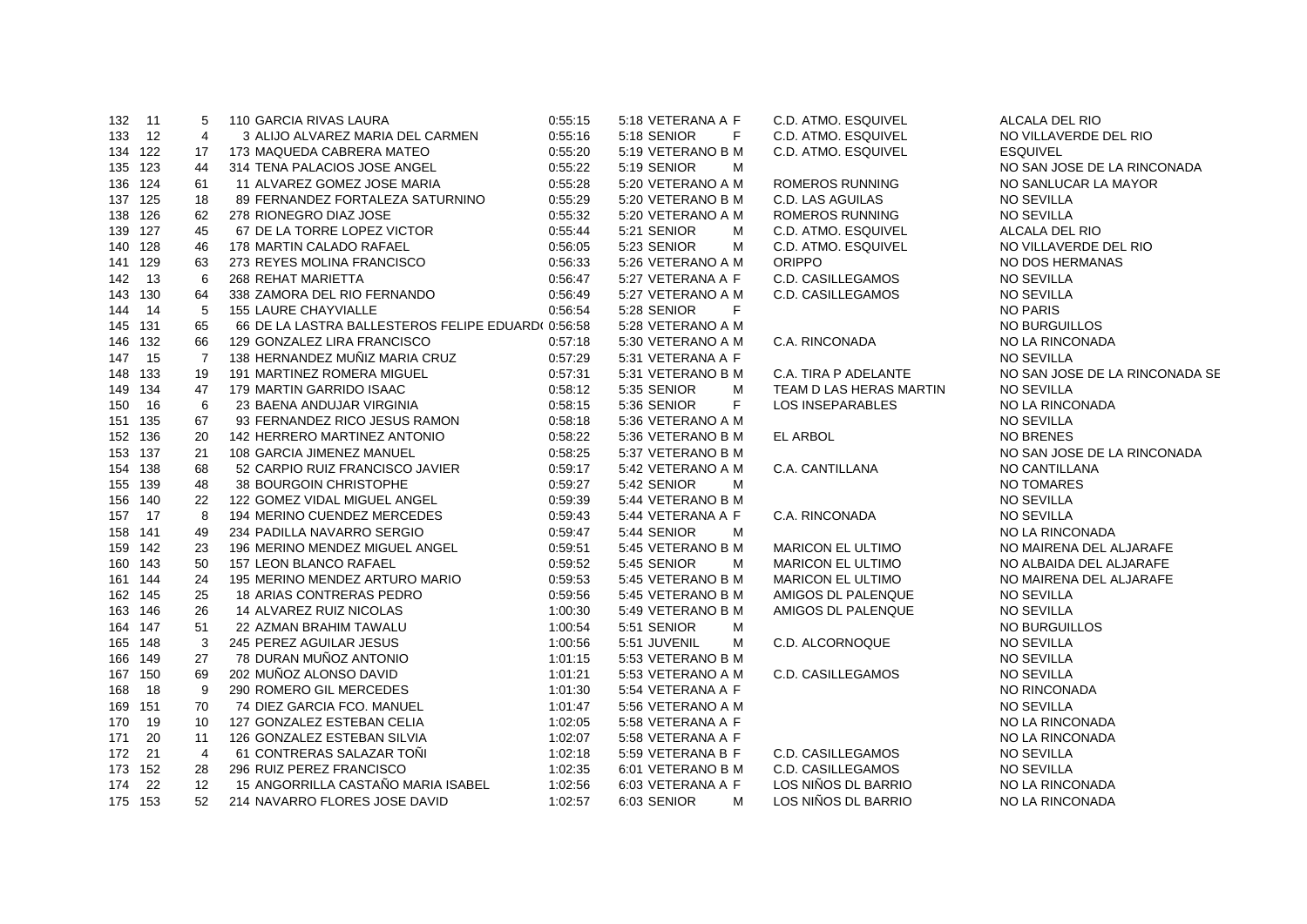| 176 154 |     | 71 | 174 MARIN LOPEZ JOSE ANTONIO     | 1:03:12 | 6:04 VETERANO A M |                                    | NO LORA DEL RIO                |
|---------|-----|----|----------------------------------|---------|-------------------|------------------------------------|--------------------------------|
| 177 155 |     | 53 | 255 PRADO FOLK JAVIER            | 1:03:17 | 6:05 SENIOR<br>м  |                                    | NO SAN JOSE DE LA RINCONADA    |
| 178 156 |     | 72 | 2 ACOSTA ANGUITA PABLO           | 1:03:30 | 6:06 VETERANO A M | <b>MARICON EL ULTIMO</b>           | NO SEVILLA                     |
| 179     | -23 |    | 163 MERINO JIMENEZ JESSICA       | 1:03:37 | 6:07 SENIOR<br>F. | C.A. TIRA P ADELANTE               | NO SAN JOSE DE LA RINCONADA SE |
| 180     | 157 | 54 | 7 ALONSO GUERRA MANUEL JESUS     | 1:03:39 | 6:07 SENIOR<br>м  | C.A. TIRA P ADELANTE               | NO SAN JOSE DE LA RINCONADA SE |
| 181     | -24 | 13 | 325 VALLE GARCIA CARMEN          | 1:04:09 | 6:10 VETERANA A F | C.A. CANTILLANA                    | NO CANTILLANA                  |
| 182     | 158 | 73 | 27 BARBOSA MACHUCA EMILIO        | 1:04:13 | 6:10 VETERANO A M | <b>GORDITOS D LA COMETA BLANCA</b> | <b>NO SEVILLA</b>              |
| 183     | 25  | 8  | 62 CORRAL CANO MARIA LAURA       | 1:04:22 | 6:11 SENIOR       |                                    | NO LOS ROSALES                 |
| 184     | 26  | 9  | 264 RAYA PUERTO AITANA           | 1:04:47 | 6:13 SENIOR<br>F. | LOS LENTOS D TORREBLANCA           | <b>NO SEVILLA</b>              |
| 185     | 27  | 14 | 54 CASIN SEGOVIA ROSARIO         | 1:04:48 | 6:13 VETERANA A F | LOS LENTOS D TORREBLANCA           | <b>NO SEVILLA</b>              |
| 186 159 |     | 29 | 309 SOSA CARDENAS JOSE           | 1:04:49 | 6:13 VETERANO B M | C.A. CORIA                         | NO CORIA DEL RIO               |
| 187 160 |     | 30 | 263 RAMOS SUAREZ SEGUNDO EMILIO  | 1:04:50 | 6:14 VETERANO B M | C.D. ATMO. ESQUIVEL                | <b>SAN IGNACIO</b>             |
| 188     | 161 | 55 | 30 BERMEJO CHAMORRO MARIANO      | 1:04:52 | 6:14 SENIOR<br>м  |                                    | <b>NO SEVILLA</b>              |
| 189     | 162 | 31 | 222 OLIAS VEGA FRANCISCO         | 1:05:39 | 6:18 VETERANO B M | C.A. CANTILLANA                    | NO CANTILLANA                  |
| 190     | 28  |    | 161 LOPEZ LOPEZ ESPERANZA        | 1:05:41 | 6:18 JUVENIL<br>F | C.D. CASILLEGAMOS                  | <b>NO SEVILLA</b>              |
| 191     | 163 | 74 | 160 LOPEZ GARCIA JOSE ANTONIO    | 1:05:43 | 6:19 VETERANO A M | C.D. CASILLEGAMOS                  | <b>NO SEVILLA</b>              |
| 192     | 29  | 15 | 34 BLANCO JIMENEZ BARBARA        | 1:06:14 | 6:22 VETERANA A F |                                    | <b>NO SEVILLA</b>              |
| 193     | -30 | 10 | 232 ORTEGA TORRES ESTRELLA MARIA | 1:07:30 | 6:29 SENIOR<br>F  |                                    | NO CANTILLANA                  |
| 194 164 |     | 32 | 144 HINOJOSA MUÑOZ MIGUEL        | 1:08:58 | 6:37 VETERANO B M | LOS ROMPECRONOS                    | NO SAN JOSE DE LA RINCONADA    |
| 195 165 |     | 33 | 165 LOPEZ REGUERA JOSE           | 1:10:21 | 6:45 VETERANO B M |                                    | NO MAIRENA DEL ALJARAFE        |
| 196 166 |     | 34 | 307 FERNANDEZ RIVERA ANGEL LUIS  | 1:10:24 | 6:46 VETERANO B M | LOS NIÑOS DEL BARRIO               |                                |
| 197     | -31 | 16 | 169 VILLALVA GARCIA ROSA         | 1:27:47 | 8:26 VETERANA A F | C.A. CANTILLANA                    | NO CANTILLANA                  |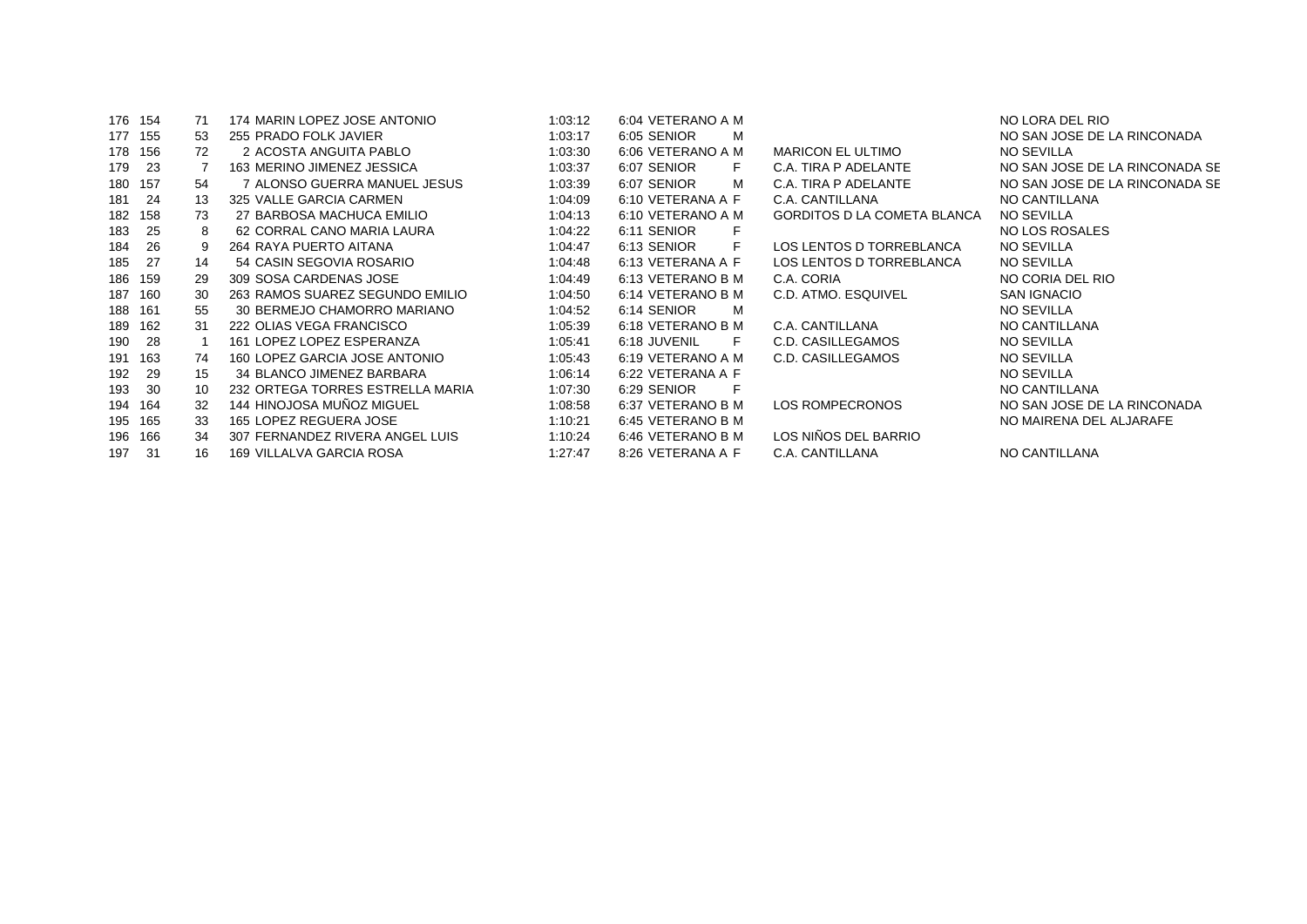|                         | PUESTO DORSAL APELLIDOS Y NOMBRE | TIEMPC CATEGORIA           |   | <b>SEXO CLUB</b>                    | <b>LOCALIDAD</b>                                    |
|-------------------------|----------------------------------|----------------------------|---|-------------------------------------|-----------------------------------------------------|
| $\mathbf{1}$            | 244 PAYAN ANGORRILLA DAVID       | 0:00:08 PEQUE              | М | LOS NIÑOS DL BARRIC NO LA RINCONADA |                                                     |
| $\overline{2}$          | 248 PEREZ VALDIVIA DANIEL        | 0:00:10 PEQUE              | м | LOS NIÑOS DL BARRIC NO LA RINCONADA |                                                     |
| 3                       | 230 ORELLANA ROSADO ALVARO       | 0:00:12 PEQUE              | м | LOS NIÑOS DL BARRIC NO LA RINCONADA |                                                     |
| 4                       | 87 BLANCO MOYA BEATRIZ           | 0:00:13 PEQUE              | M |                                     | NO SEVILLA                                          |
| 5                       | 271 REMESAL GARCIA JOSE MANUEL   | 0:00:31 PEQUE              | M |                                     | ALCALA DEL RIO                                      |
| 6                       | 330 SUAREZ MORENO ANGEL          | 0:00:45 PEQUE              | M |                                     |                                                     |
| $\overline{7}$          | 398 MOYA FALCON JAVIER           | 0:01:00 PEQUE              | M |                                     |                                                     |
| 8                       | 143 ENTRENA BELTRAN CARLOS       | 0:01:05 PEQUE              | M |                                     | NO CANTILLANA                                       |
| 9                       | 400 FERNANDEZ DE LOS RIOS ANGEL  | 0:01:07 PEQUE              | M |                                     |                                                     |
| 10                      | 393 CASTILLO MARTIN MIGUEL       | 0:01:08 PEQUE              | M |                                     |                                                     |
| 11                      | 399 FERNANDEZ CASTILLO FRANCISCO | 0:01:11 PEQUE              | M |                                     |                                                     |
| 12                      | 4 BENITEZ RUEDA ALVARO           | 0:01:12 PEQUE              | M |                                     |                                                     |
| 13                      | 82 ESCAÑO OSUNA SAMUEL           | 0:01:36 PEQUE              | M |                                     | ALCALA DEL RIO                                      |
|                         | PUESTO DORSAL APELLIDOS Y NOMBRE | <b>TIEMPC CATEGORIA</b>    |   | SEXO CLUB                           | LOCALIDAD                                           |
| 1                       | 9 ALONSO MERINO AINHOA           | 0:00:23 PEQUE              | F |                                     | C.A. TIRA P ADELANTE NO SAN JOSE DE LA RINCONADA SE |
| 2                       | 396 AGUILERA CESAR PAULA         | 0:00:48 PEQUE              | F |                                     |                                                     |
| 3                       | 397 AGUILERA CESAR MARIA         | 0:00:51 PEQUE              | F |                                     |                                                     |
| 4                       | 395 DELGADO PRADA DANIELA        | 0:00:52 PEQUE              | F |                                     |                                                     |
| 5                       | 389 DIAZ CARABALLO ELENA         | 0:00:55 PEQUE              | F |                                     |                                                     |
| 6                       | 254 PRADO ACEVEDO VALERIA        | 0:01:21 PEQUE              | F |                                     | NO SAN JOSE DE LA RINCONADA                         |
| $\overline{7}$          | 134 GUIJARRO GOMEZ ANA           | 0:01:33 PEQUE              | F |                                     | NO DOS HERMANAS                                     |
|                         | PUESTO DORSAL APELLIDOS Y NOMBRE | TIEMPC CATEGORIA SEXO CLUB |   |                                     | <b>LOCALIDAD</b>                                    |
| $\mathbf{1}$            | 120 GOMEZ MUÑOZ JAVIER           | 0:01:29 PREBENJAMINM       |   | LOS NIÑOS DL BARRIC NO LA RINCONADA |                                                     |
| 2                       | 21 AVILES FERNANDEZ FERNANDO     | 0:01:30 PREBENJAMINM       |   |                                     | VILLAVERDE RUNNING NO VILLAVERDE DEL RIO            |
| 3                       | 239 PALOMO RUEDA ALEJANDRO       | 0:01:32 PREBENJAMINM       |   | C.D. ATMO. ESQUIVEL ESQUIVEL        |                                                     |
| $\overline{\mathbf{4}}$ | 275 RICO DURAN CANDIDO           | 0:01:34 PREBENJAMINM       |   |                                     | VILLAVERDE RUNNING NO VILLAVERDE DEL RIO            |
| 5                       | 380 EL KANTAOUI BORREO ISMAEL    | 0:01:43 PREBENJAMINM       |   |                                     | ALCALA DEL RIO-ESQUIVEL                             |
| 6                       | 213 NAVARRO ARIZA ALEJANDRO      | 0:01:48 PREBENJAMINM       |   | LOS NIÑOS DL BARRIC NO LA RINCONADA |                                                     |
| $\overline{7}$          | 392 JIMENEZ RODRIGUEZ DANIEL     | 0:01:59 PREBENJAMINM       |   |                                     | ALCALA DEL RIO-ESQUIVEL                             |
| 8                       | 384 TORRES ARRIZA ANTONIO        | 0:02:09 PREBENJAMINM       |   |                                     |                                                     |
| 9                       | 186 MARTINEZ ALONSO IVAN         | 0:02:20 PREBENJAMINM       |   |                                     | C.A. TIRA P ADELANTE NO SAN JOSE DE LA RINCONADA SE |
| 10                      | 117 PRAT PALMA NICOLAS           | 0:02:22 PREBENJAMINM       |   |                                     | NO.                                                 |
| 11                      | 350 SANCHEZ MUÑOZ JUAN MIGUEL    | 0:02:28 PREBENJAMINM       |   | ALCALA DL RIO                       | ALCALA DEL RIO                                      |
| 12                      | 387 CAMPOS RUBIO HUGO            | 0:02:30 PREBENJAMINM       |   |                                     | ALCALA DEL RIO-ESQUIVEL                             |
| 13                      | 77 CAMPOS RODRIGUEZ DIEGO        | 0:02:31 PREBENJAMINM       |   |                                     |                                                     |
| 14                      | 198 DIAZ LOPEZ ABEL              | 0:02:44 PREBENJAMINM       |   |                                     |                                                     |
| 15                      | 378 ESPINOSA BAENA PABLO         | 0:02:55 PREBENJAMINM       |   |                                     |                                                     |
| 16                      | 286 RODRIGUEZ RUEDA IVAN         | 0:03:05 PREBENJAMINM       |   | C.D. ATMO. ESQUIVEL ESQUIVEL        |                                                     |
| 17                      | 356 LOPEZ SANTAMARIA MANUEL      | 0:03:11 PREBENJAMINM       |   | ALCALA DL RIO                       | ALCALA DEL RIO                                      |
| 18                      | 301 MENDEZ GUILLEN JOSE CARLOS   | 0:03:29 PREBENJAMINM       |   |                                     |                                                     |
|                         | PUESTO DORSAL APELLIDOS Y NOMBRE | TIEMPC CATEGORIA SEXO CLUB |   |                                     | <b>LOCALIDAD</b>                                    |
| 1                       | 270 REMESAL GARCIA LAURA         | 0:02:05 PREBENJAMINF       |   |                                     | ALCALA DEL RIO                                      |
| 2                       | 346 SUAREZ MOREIRA JULIA         | 0:02:08 PREBENJAMINF       |   | ALCALA DL RIO                       | ALCALA DEL RIO                                      |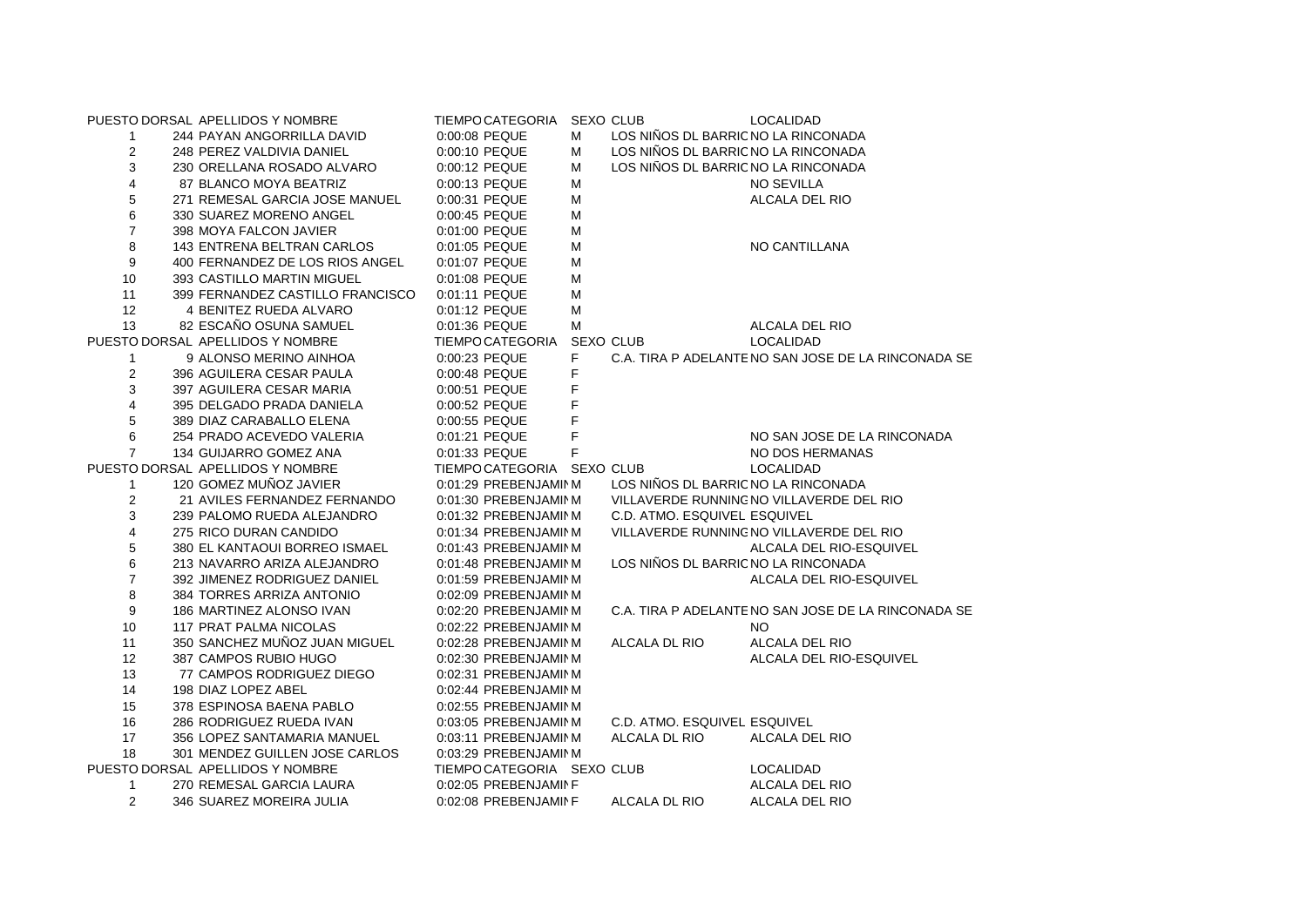| 3                | 339 ZURITA RADU ANTONIA ELENA    | 0:02:11 PREBENJAMINF       |    | ALCALA DL RIO                       | ALCALA DEL RIO              |
|------------------|----------------------------------|----------------------------|----|-------------------------------------|-----------------------------|
| 4                | 104 CRUZ ORDOÑEZ SARA            | 0:02:14 PREBENJAMINF       |    |                                     |                             |
| $\mathbf 5$      | 123 GOMEZ ZURITA ROCIO           | 0:02:20 PREBENJAMINF       |    | ALCALA DL RIO                       | ALCALA DEL RIO              |
| 6                | 376 TORRES ROMAN AITANA          | 0:02:26 PREBENJAMINF       |    |                                     |                             |
| $\overline{7}$   | 365 GARCIA VILCHES ANA           | 0:02:27 PREBENJAMINF       |    |                                     | <b>ESQUIVEL</b>             |
| 8                | 383 TORRES ARRIZA ALBA           | 0:02:38 PREBENJAMINF       |    |                                     |                             |
| 9                | 386 MARTINEZ VILLALBA SHEILA     | 0:02:39 PREBENJAMINF       |    |                                     |                             |
| 10               | 333 VELAZQUEZ MUÑOZ PAULA        | 0:02:40 PREBENJAMINF       |    | ALCALA DL RIO                       | ALCALA DEL RIO              |
| 11               | 305 SEGURA MUÑOZ MARIA           | 0:02:45 PREBENJAMINF       |    | ALCALA DL RIO                       | ALCALA DEL RIO              |
| 12               | 344 PAVON FERRERA NATASHA        | 0:02:48 PREBENJAMINF       |    | ALCALA DL RIO                       | ALCALA DEL RIO              |
| 13               | 261 RAMOS DE LOS REYES DANIELA   | 0:02:50 PREBENJAMINF       |    | ALCALA DL RIO                       | ALCALA DEL RIO              |
| 14               | 343 RAMIREZ RENDON GLORIA        | 0:02:58 PREBENJAMINF       |    | ALCALA DL RIO                       | ALCALA DEL RIO              |
| 15               | 288 ROMERO CRUZ ARIADNA          | 0:03:03 PREBENJAMINF       |    | ALCALA DL RIO                       | ALCALA DEL RIO              |
| 16               | 39 BRAVO ESPARRAGO IRENE         | 0:03:12 PREBENJAMINF       |    | ALCALA DL RIO                       | ALCALA DEL RIO              |
| 17               | 359 DIAZ LAREDO ANGELA           | 0:03:15 PREBENJAMINF       |    | ALCALA DL RIO                       | ALCALA DEL RIO              |
| 18               | 281 MUÑOZ CAÑAL ALBA             | 0:03:16 PREBENJAMINF       |    | C.D. CASILLEGAMOS                   | NO SEVILLA                  |
| 19               | 361 SALCEDO MUÑOZ ROSA MARIA     | 0:03:20 PREBENJAMINF       |    | ALCALA DL RIO                       | ALCALA DEL RIO              |
| 20               | 298 SANCHEZ ALCAZAR LUCIA        | 0:03:21 PREBENJAMINF       |    | ALCALA DL RIO                       | ALCALA DEL RIO              |
| 21               | 345 CRUZ HURTADO PATRICIA        | 0:03:23 PREBENJAMINF       |    | ALCALA DL RIO                       | ALCALA DEL RIO              |
| 22               | 349 FERRERA NUÑEZ CAROLINA       | 0:03:24 PREBENJAMINF       |    | ALCALA DL RIO                       | ALCALA DEL RIO              |
| 23               | 150 HERNANDEZ MUÑIZ MARIA        | 0:03:25 PREBENJAMINF       |    |                                     |                             |
| 24               | 367 ENTRENA ARCOS MARIA          | 0:03:27 PREBENJAMINF       |    |                                     | <b>ESQUIVEL</b>             |
|                  | PUESTO DORSAL APELLIDOS Y NOMBRE | TIEMPC CATEGORIA SEXO CLUB |    |                                     | LOCALIDAD                   |
| 1                | 375 TORRES ROMAN RUBEN           | 0:01:20 BENJAMIN           | м  |                                     |                             |
| $\boldsymbol{2}$ | 131 MARTINEZ BARROSO EMILIO      | 0:01:24 BENJAMIN           | Μ  |                                     |                             |
| 3                | 212 NAVARRO ARIZA ANTONIO DAVID  | 0:01:28 BENJAMIN           | М  | LOS NIÑOS DL BARRIC NO LA RINCONADA |                             |
| 4                | 351 HERRERO DAZA DAVID           | 0:01:37 BENJAMIN           | Μ  | ALCALA DL RIO                       | ALCALA DEL RIO              |
| $\mathbf 5$      | 17 ARELLANO GARCIA JUAN ANTONIO  | 0:01:44 BENJAMIN           | М  |                                     | NO DOS HERMANAS             |
| 6                | 373 DALESSIO OLMEDO PAOLO        | 0:01:45 BENJAMIN           | Μ  |                                     |                             |
| $\overline{7}$   | 353 LOPEZ SANTAMARIA PABLO       | 0:01:46 BENJAMIN           | М  | ALCALA DL RIO                       | ALCALA DEL RIO              |
| 8                | 320 CARNERO SOLANA FRANCISCO J   | 0:01:51 BENJAMIN           | Μ  |                                     | <b>NO SEVILLA</b>           |
| 9                | 102 MARTINEZ JIMENEZ IVAN        | 0:01:52 BENJAMIN           | Μ  |                                     |                             |
| 10               | 227 OÑATE GONZALEZ EDUARDO       | 0:01:54 BENJAMIN           | Μ  | C.D. ATMO. ESQUIVEL ESQUIVEL        |                             |
| 11               | 381 GARCIA DURAN JOSE CARLOS     | 0:01:56 BENJAMIN           | Μ  |                                     |                             |
| 12               | 181 MARTIN PEREZ CARLOS NAIM     | 0:02:12 BENJAMIN           | М  | C.D. ATMO. ESQUIVEL ESQUIVEL        |                             |
| 13               | 90 CRUZ RAMOS SERGIO             | 0:02:18 BENJAMIN           | Μ  |                                     | <b>NO SEVILLA</b>           |
| 14               | 149 ENTRENA BELTRAN ANTONIO      | 0:02:42 BENJAMIN           | м  |                                     | NO SEVILLA                  |
| 15               | 329 HUESO GOMEZ JOSE MANUEL      | 0:02:47 BENJAMIN           | Μ  |                                     | NO SEVILLA                  |
| 16               | 293 ROSALES PEREZ MARTIN         | 0:03:09 BENJAMIN           | M  | LOS NIÑOS DL BARRIC NO LA RINCONADA |                             |
|                  | PUESTO DORSAL APELLIDOS Y NOMBRE | TIEMPC CATEGORIA           |    | <b>SEXO CLUB</b>                    | LOCALIDAD                   |
| 1                | 36 BORJA ANDRADE ALBA            | 0:01:25 BENJAMIN           | F. | C.A. RINCONADA                      | NO SAN JOSE DE LA RINCONADA |
| $\overline{2}$   | 394 MARTIN SOLIS BLANCA          | 0:01:40 BENJAMIN           | F  |                                     |                             |
| 3                | 382 TELLEZ TORRES VICTORIA       | 0:02:06 BENJAMIN           | F  |                                     |                             |
| 4                | 294 ROSALES PEREZ CANDELA        | 0:02:16 BENJAMIN           | F  | LOS NIÑOS DL BARRIC NO LA RINCONADA |                             |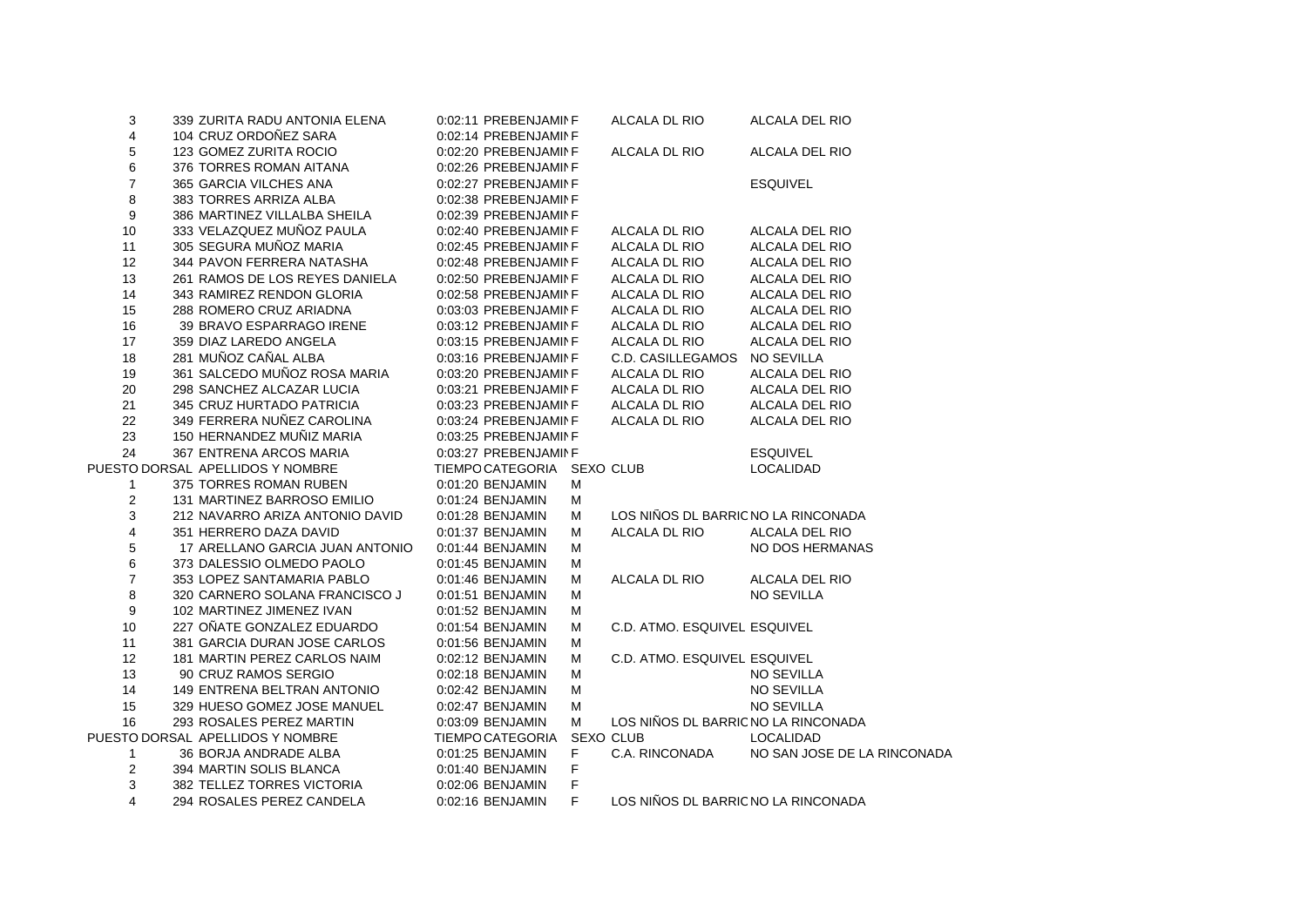| 5              | 260 RAMOS CENTELLA ALBA                            | 0:02:34 BENJAMIN        | F                | C.D. CASILLEGAMOS NO VISO DEL ALCOR |                                                     |
|----------------|----------------------------------------------------|-------------------------|------------------|-------------------------------------|-----------------------------------------------------|
| 6              | 47 CAÑAL REYES CATY                                | 0:03:17 BENJAMIN        | F.               | C.D. CASILLEGAMOS NO SEVILLA        |                                                     |
|                | PUESTO DORSAL APELLIDOS Y NOMBRE                   | TIEMPC CATEGORIA        | <b>SEXO CLUB</b> |                                     | <b>LOCALIDAD</b>                                    |
| 1              | 238 PALOMO RUEDA MARIO                             | 0:02:59 ALEVIN          | м                | C.D. ATMO. ESQUIVEL ESQUIVEL        |                                                     |
| 2              | 101 GALLARDO PEREZ FRANCISCO JAVIEF 0:03:01 ALEVIN |                         | M                |                                     | NO LA RINCONADA                                     |
| 3              | 121 GOMEZ MUÑOZ PABLO                              | 0:03:22 ALEVIN          | М                | LOS NIÑOS DL BARRIC NO LA RINCONADA |                                                     |
| 4              | 247 PEREZ VALDIVIA RUBEN                           | 0:03:24 ALEVIN          | М                | LOS NIÑOS DL BARRIC NO LA RINCONADA |                                                     |
| 5              | 360 DIAZ LAREDO FRANCISCO JAVIER                   | 0:03:27 ALEVIN          | M                | ALCALA DL RIO                       | ALCALA DEL RIO                                      |
| 6              | 51 CARDENAS ORTEGA SERGIO                          | 0:03:28 ALEVIN          | M                | DEPORTIVO ALIXAR                    | NO SAN JUAN DE AZNALFARACHE                         |
| $\overline{7}$ | 137 ALGUACIL PIZARRO FERNANDO                      | 0:03:32 ALEVIN          | М                |                                     | NO SEVILLA                                          |
| 8              | 313 TEJADA FERNANDEZ ENRIQUE                       | 0:03:34 ALEVIN          | M                | C.A. RINCONADA                      | NO SAN JOSE DE LA RINCONADA                         |
| 9              | <b>41 CABELLO MARTIN</b>                           | 0:03:35 ALEVIN          | M                |                                     | NO SAN JOSE DE LA RINCONADA                         |
| 10             | 243 PAYAN ANGORRILLA CARLOS                        | 0:03:38 ALEVIN          | М                | LOS NIÑOS DL BARRIC NO LA RINCONADA |                                                     |
| 11             | 180 ALGUACIL PIZARRO LUCIA                         | 0:03:51 ALEVIN          | M                |                                     | <b>NO SEVILLA</b>                                   |
| 12             | 357 MARTIN NIEVES PABLO                            | 0:03:57 ALEVIN          | M                | ALCALA DL RIO                       | ALCALA DEL RIO                                      |
| 13             | 228 OÑATE GONZALEZ ADRIAN                          | 0:04:01 ALEVIN          | М                | C.D. ATMO. ESQUIVEL ESQUIVEL        |                                                     |
| 14             | 355 PEREZ MUÑOZ ANGEL                              | 0:04:05 ALEVIN          | М                | ALCALA DL RIO                       | ALCALA DEL RIO                                      |
| 15             | 335 VELEZ MACHUCA JOSE ANTONIO                     | 0:04:18 ALEVIN          | M                | LOS NIÑOS DL BARRIC NO LA RINCONADA |                                                     |
| 16             | 190 MARTINEZ RENDON JOSE MARIA                     | 0:04:21 ALEVIN          | М                |                                     | C.D. ATMO. ESQUIVEL NO VILLAVERDE DEL RIO           |
| 17             | 371 ORELLANA MUÑOZ DAVID                           | 0:04:29 ALEVIN          | M                |                                     |                                                     |
| 18             | 385 LOPEZ CAMPOS LUIS                              | 0:04:37 ALEVIN          | M                |                                     | ALCALA DEL RIO-ESQUIVEL                             |
| 19             | 128 GOMEZ AMAYA JOSE ENRIQUE                       | 0:04:38 ALEVIN          | M                |                                     | <b>NO SEVILLA</b>                                   |
| 20             | 390 BERNAL GUILLEN ENRIQUE                         | 0:05:52 ALEVIN          | M                |                                     |                                                     |
| 21             | 252 POYATO CAMUÑEZ SALVADOR                        | 0:06:30 ALEVIN          | М                | C.D. ATMO. ESQUIVEL ESQUIVEL        |                                                     |
|                | PUESTO DORSAL APELLIDOS Y NOMBRE                   | TIEMPC CATEGORIA        | <b>SEXO CLUB</b> |                                     | LOCALIDAD                                           |
| $\mathbf{1}$   | 25 BALLESTEROS PEREZ MIRIAM                        | 0:03:26 ALEVIN          | F.               | C.A. RINCONADA                      | NO BURGUILLOS                                       |
| $\overline{2}$ | 221 OJEDA FERNANDEZ NEREA                          | 0:03:29 ALEVIN          | F                | C.A. RINCONADA                      | NO SAN JOSE DE LA RINCONADA                         |
| 3              | 64 CUADRA TAPIA LUCIA                              | 0:03:36 ALEVIN          | F                | LOS NIÑOS DL BARRIC NO LA RINCONADA |                                                     |
| 4              | 342 PAREDES BORREGO ELSA                           | 0:03:54 ALEVIN          | F                | ALCALA DL RIO                       | ALCALA DEL RIO                                      |
| 5              | 24 BALBUENA FUENTES JULIA                          | 0:03:55 ALEVIN          | F                |                                     | NO SEVILLA                                          |
| 6              | 162 LOPEZ LOPEZ ESTHER                             | 0:03:59 ALEVIN          | F                | C.D. CASILLEGAMOS NO SEVILLA        |                                                     |
| $\overline{7}$ | 300 SANCHEZ NIETO LUCIA                            | 0:04:02 ALEVIN          | F                | C.D. ATMO. ESQUIVEL ESQUIVEL        |                                                     |
| 8              | 185 MARTINEZ ALONSO ELENA                          | 0:04:05 ALEVIN          | F                |                                     | C.A. TIRA P ADELANTE NO SAN JOSE DE LA RINCONADA SE |
| 9              | 112 GARCIA ROMERO LUZ MARIA                        | 0:04:13 ALEVIN          | F                | C.D. ATMO. ESQUIVEL ESQUIVEL        |                                                     |
| 10             | 251 POYATO CAMUÑEZ MARTA                           | 0:04:34 ALEVIN          | F                | C.D. ATMO. ESQUIVEL ESQUIVEL        |                                                     |
| 11             | 303 SANCHEZ ZURITA LUCIA                           | 0:04:44 ALEVIN          | F                | ALCALA DL RIO                       | ALCALA DEL RIO                                      |
| 12             | 374 DALESSIO OLMEDO MARIA                          | 0:04:46 ALEVIN          | F                |                                     |                                                     |
| 13             | 363 AVECILLA MUROS NOELIA                          | 0:04:47 ALEVIN          | F                |                                     | <b>ESQUIVEL</b>                                     |
| 14             | 259 RAMOS CENTELLA ESTHER                          | 0:04:55 ALEVIN          | F                | C.D. CASILLEGAMOS NO VISO DEL ALCOR |                                                     |
| 15             | 204 MUÑOZ CAÑAL NEREA                              | 0:05:22 ALEVIN          | F                | C.D. CASILLEGAMOS NO SEVILLA        |                                                     |
|                | PUESTO DORSAL APELLIDOS Y NOMBRE                   | <b>TIEMPC CATEGORIA</b> | SEXO CLUB        |                                     | LOCALIDAD                                           |
| $\mathbf{1}$   | 331 VELAZQUEZ GALLARDO GUILLERMO                   | 0:03:31 INFANTIL        | м                | C.A. RINCONADA                      | NO BURGUILLOS                                       |
| 2              | 231 ORELLANA ROSADO ADRIAN                         | 0:03:37 INFANTIL        | M                | LOS NIÑOS DL BARRIC NO LA RINCONADA |                                                     |
| 3              | 391 SANCHEZ CARRERA CARLOS                         | 0:03:42 INFANTIL        | М                |                                     |                                                     |